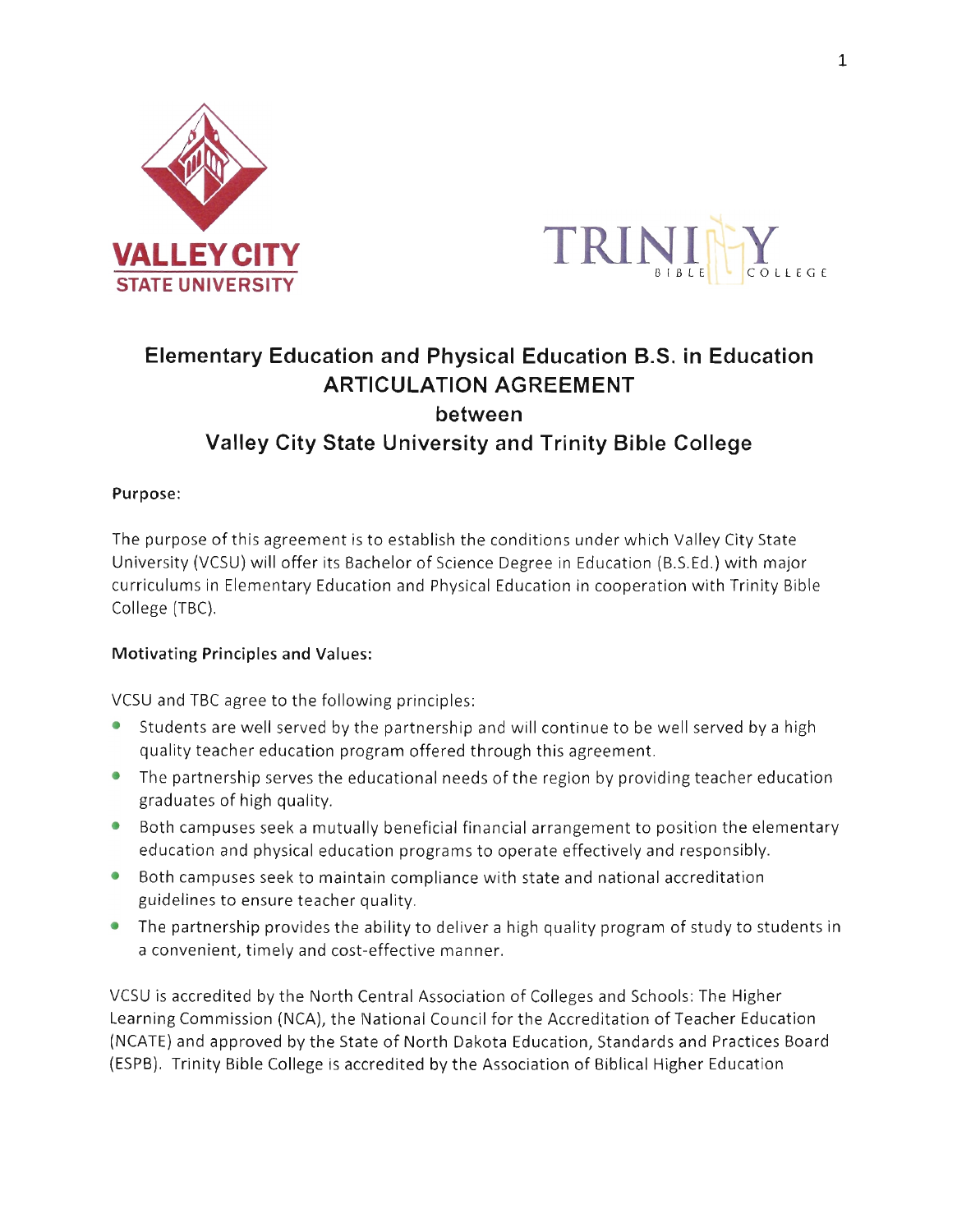(ABHE), and is in good standing with the North Dakota Education Standards and Practices Board.

## Longevity of Agreement:

This agreement will be in effect three years, starting January 1, 2012. At the end of the three years, students who have begun the program and are in the process of completion will be allowed to finish (within a two year timeline). In Fall 2014 the agreement and program curriculum (including syllabus alignment of all courses, including General Education and major program courses) will be reviewed prior to renewal.

## Amendments to the Agreement:

Mutually agreed upon amendments to this agreement may be approved by those who sign this agreement or their successors. The agreement may be terminated at any time through joint action of the two presidents with adequate provision for currently enrolled students.

## Degree Program Description:

ln order to provide a high quality program and efficient student service, the VCSU Elementary Education and Physical Education programs were coordinated with the Elementary Education and Physical Education programs at TBC. Syllabus alignment and faculty discussion were used to assure continuity of instruction and excellence between the two campuses.

TBC will be considered the 'home' campus for administrative purposes (registration, billing, financial aid, student services, etc.), and VCSU will be considered the 'provider' campus.

Prior to enrolling in their first VCSU Elementary Education or Physical Education course, students will be expected to make application to VCSU as a transfer student. VCSU will track enrolled students as Transfer (Elementary Education or Physical Education) until the time that all program requirements have been completed and the degree is posted to the VCSU academic record.

Students will complete their general education program requirements and a portion of their major requirements at TBC; students must complete a minimum of 30 credits at VCSU, including the following:

1. Students in Elementary Education will complete all requirements for the degree at TBC, except

EDUC 249  $-$  lntro to VCSU Program  $-1$  cr (online fall, spring and summer semesters) EDUC 323  $-$  Methods of Reading in the Elem  $-$  2 cr (IVN fall semester) EDUC 350  $-$  Elem Practicum and Classroom Management  $-$  2 cr (online fall and spring semesters)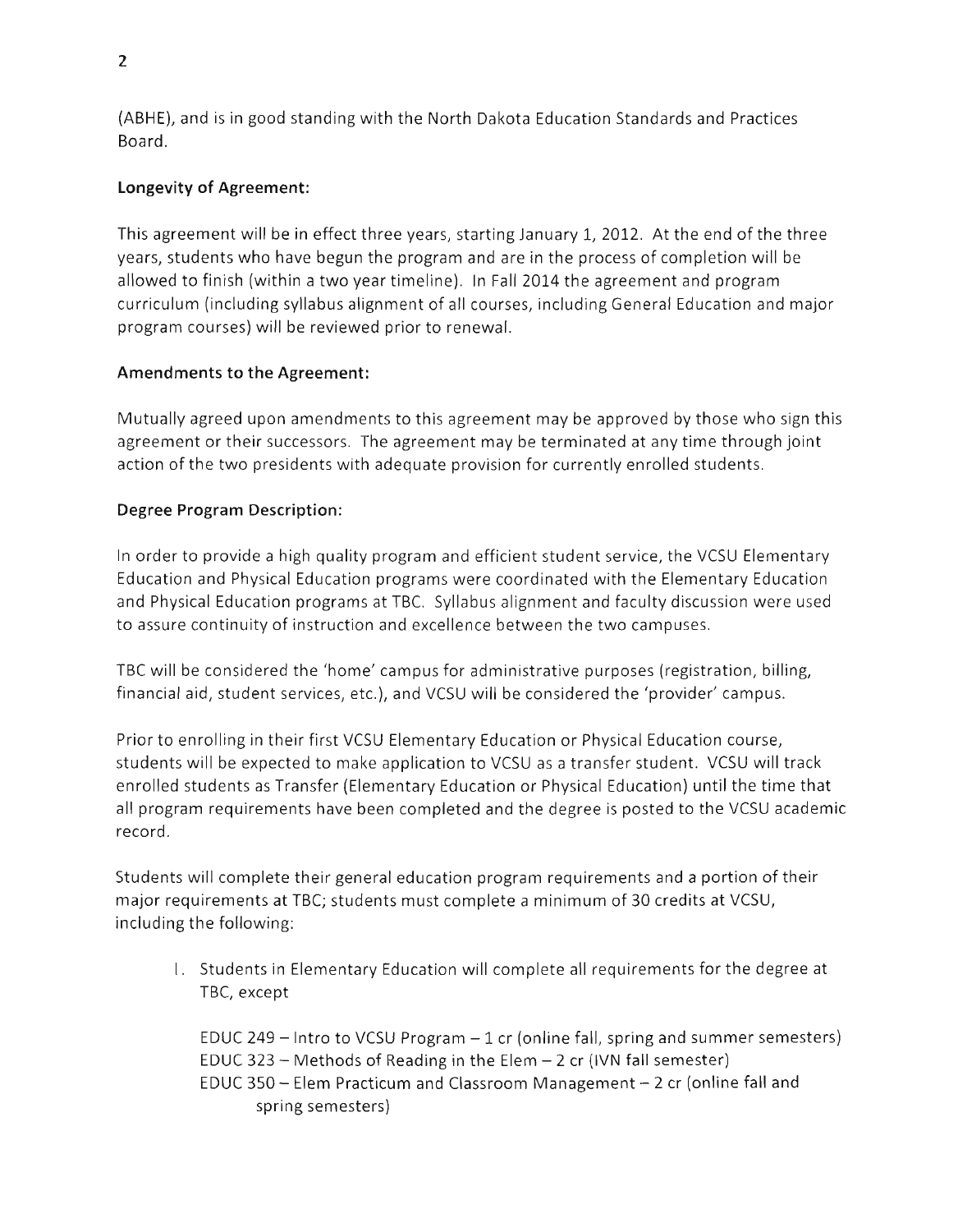EDUC 322 - Methods of Lang Arts Inst  $-$  3 cr (IVN spring semester) EDUC 400 - Educational Psychology - 2 cr (online spring semester) EDUC 450 - Trends in Assessment and Educ lssues - 2 cr (online fall, spring & summer semesters) EDUC 491 - Senior Portfolio -  $1$  cr

EDUC 490  $-$  Student Teaching  $-10$  cr

At least 7 credits from the list below:

EDUC 305 Phil & Curr of Middle Educ  $-3$  cr (online summer) EDUC 310 Intro to Early Childhood  $-3$  cr (online fall and summer) EDUC 313 Language & Literacy in ECE  $-2$  cr (online spring and summer semesters) EDUC 375 Tchng Rdng in Content Area - 2 cr (online fall, spring and summer) EDUC 390 Methods of Teaching  $ELL - 2$  cr (online spring) EDUC 430 Diag & Corr of Rdng Difficult  $-3$  cr (IVN spring and online summers) EDUC 431 Reading Practicum (2 cr  $-$  (fall and spring) EDUC 435 Kindergarten Educ & Curr - 4 cr (online summer) EDUC 470 Mthds of Tchng in Mid School  $-3$  cr (online summer) HPER 210 First Aid & CPR  $-$  2 cr STEM ED 306 Inven & Innov  $-$  Tech Ed Child  $-$  2 cr online fall STEM ED 306L Inven & Innov - Tech Ed Child Lab  $-1$  cr (online fall) STEM ED 310 Design, Tech & Engineering for Elem - 2 cr (online spring) STEM ED 310L Design, Tech & Engineering for Elem Lab  $-1$  cr (online spring) STEM ED 355 STEM Curriculum and Methods Elementary  $-3$  cr (online spring)

2. Students in Physical Education will complete all requirements for the degree at TBC, except

Students in Physical Education will complete all requirements for the degree at TBC, except

HPER 199 Exercise Techniques - 1 credit (evenings, either semester) HPER 208 Introduction to Physical Education  $-2$  credits (Online) HPER 299 (258) Applied Anatomy, Physiology, and Human Performance  $-2$  credits (Online, synchronous delivery, Fall) HPER 315 Elements of Health  $-$  3 credits (Online, spring, summer) HPER 350 Sport Ethics  $-2$  credits (Online, fall, spring) HPER 490B Practical Application of Methods  $-2$  credits (Online)

12 Credits

EDUC 249  $-$  lntro to VCSU Program  $-1$  credit (online fall, spring and summer semesters) EDUC 375 Teaching Reading in Content Area  $-2$  credits (online fall, spring and summer semesters)

EDUC 400 - Educational Psychology - 2 credits (online spring semester)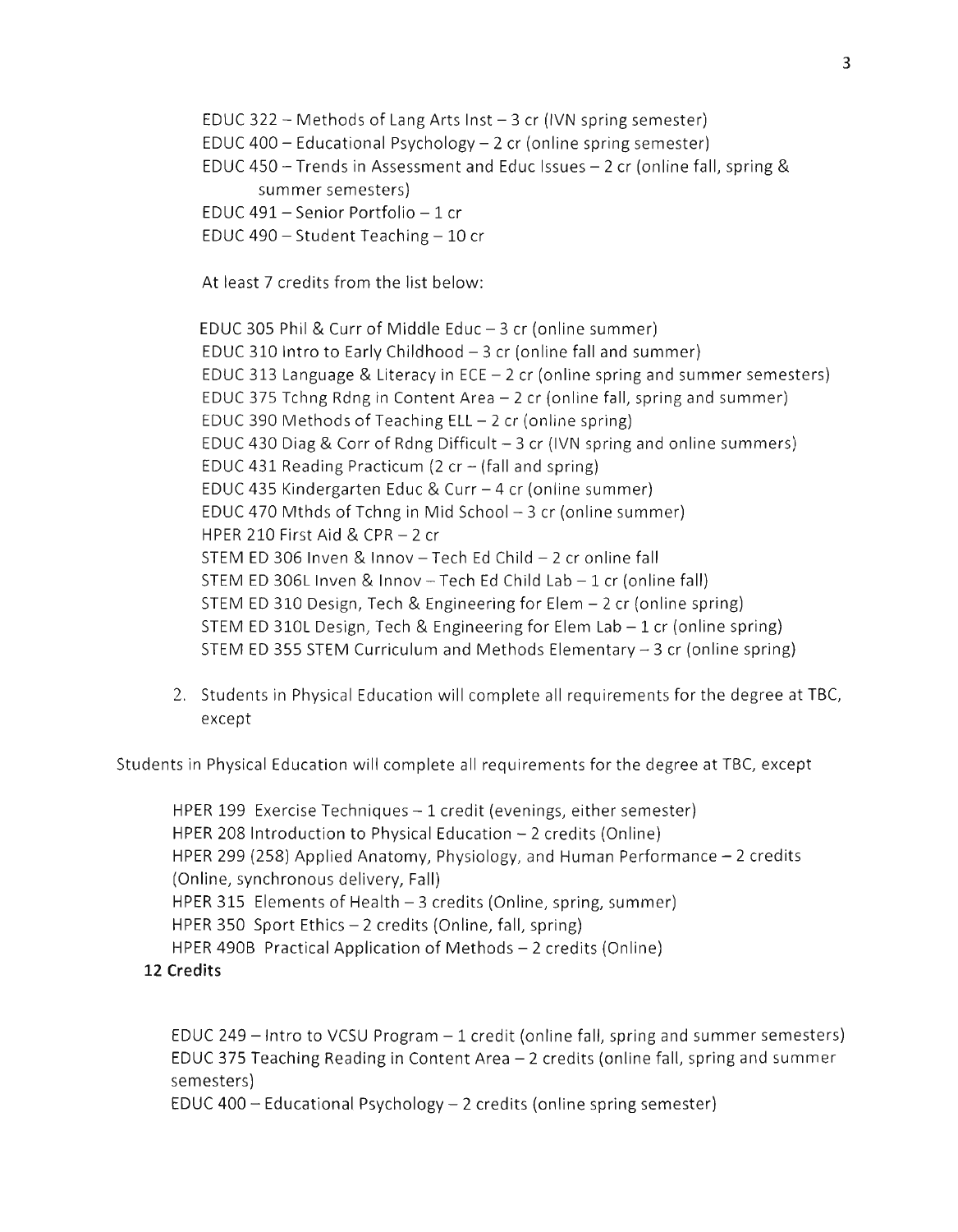```
EDUC 450 - Trends in Assessment and Educational Issues - 2 credits (online fall, spring
   & semesters)
   EDUC 491 - Senior Portfolio - 1 credit
   EDUC 480 - Student Teaching -10 credits
18 Credits
```
## Total Credits = 30

#### Terms of the Agreement:

- 1. Valley City State University will:
	- a. Enroll students in VCSU courses with VCSU as the provider campus, until the time that degrees may be earned/posted to the VCSU academic record.
	- b. Offer instruction in the professional sequence of courses in Elementary Education or Physical Education on the campus of VCSU or online at times and places agreed upon by the academic departments of TBC and VCSU.
	- c. Either limit enrollment in the program or offer additional course sections as needed.
	- d. Submit transcripts to TBC after grades have been posted at the end of the term for students who earned VCSU credits in that term.
	- e. Select and assign qualified faculty membersto teach the courses offered underthe cooperative program.
	- f. Communicate curriculum changes immediately to assigned contacts at TBC.
	- g. Maintain student transcripts of all VCSU credits earned in this program, and accept in transfer all TBC credits applicable to the program.
	- h. Accept completion of the TBC General Education requirement as completion of the VCSU lower division general education requirement.
	- i. Grant the Bachelor of Science in Education degree with a major in Elementary Education or Physical Education to students who successfully complete the requirements for the degree.
	- j. Recommend to the Education Standards and Practices Board for teacher license the graduates in the program who meet the requirements for initial certification.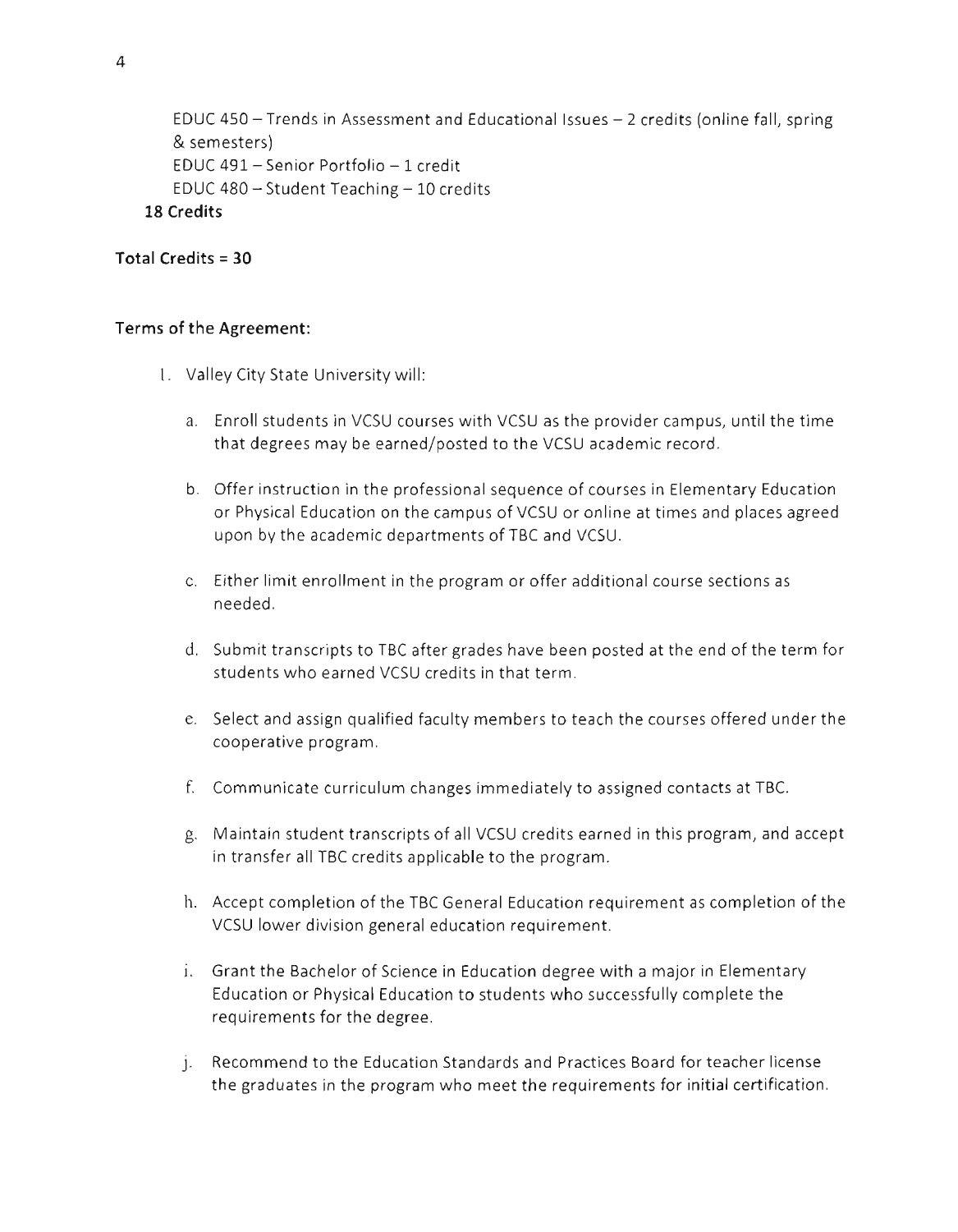- 2. Trinity Bible College will:
	- a. Provide qualified advisor(s) for new student orientation and at the beginning of each semester for students enrolled in the program.
	- b. Provide general education courses, supplementary curriculum, and elective courses, which satisfy graduation requirements for students enrolled in the program.
	- c. Facilitate the enrollment of students in VCSU courses each semester.
	- d. Provide general institutional administrative support to students enrolled in the program, including student recruitment, admission, registration, record-keeping, general counseling service, testing services, and student financial aid, Note: Students must be enrolled or term-activated at TBC as home campus in order to receive financial aid from TBC.
	- e. Allow students who are enrolled exclusively in their student teaching or practicum credits {through VCSU) in a given term to continue to utilize TBC student services that rely on TBC student fees. ln addition, during the student teaching, practicum term or in a semester when no other TBC course is available, students will be enrolled in TBC EDUC 439. This will allow students to participate in and affiliate with TBC student organizations and activities, the wellness center, and intercollegiate athletics.
	- f. Coordinate the delivery of operational support for program-related activities on the TBC campus including library resources, audio-visual needs, telecommunications, and information technology infrastructure. TBC will ensure that students have access to internet connectivity and other facilities that support instructional tools for all students and enable students to comply with VCSU's graduation requirement to produce a digital portfolio.
	- g. Submit transcripts to VCSU after grades have been posted at the end of the semester for Elementary Education and Physical Education students who earned TBC credits in that term.
	- h. Track degree progress for students in the program, and provide them with a graduation audit upon request.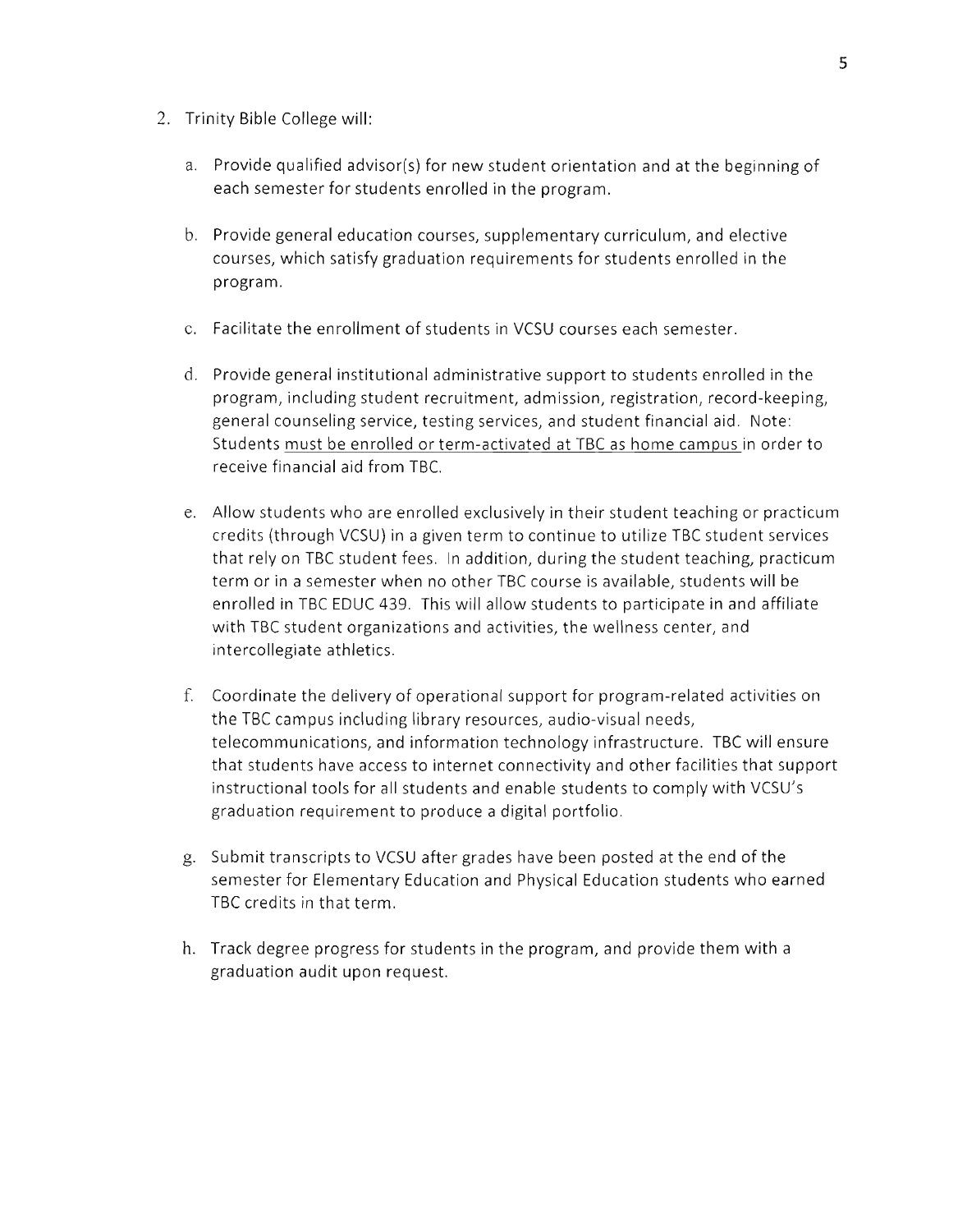## Admission:

Students taking TBC course(s) must apply and be accepted for admission at TBC. Students taking VCSU course{s) must apply and be accepted for admission at VCSU. All Admission Policies at the respective institution will apply.

## Registration:

Each institution will follow its own policies and procedures for registering students for their course(s). TBC will be responsible for registering students in their course(s), and VCSU will be responsible for registering student(s) in their course(s). Registering for TBC and VCSU course(s) will be separate functions. Registration for course(s) will follow the respective institution's timeline, and procedures, including add/drop and withdraw.

## Textbooks:

The corresponding textbooks for the VCSU courses will be purchased through VCSU. Likewise, the corresponding textbooks for the TBC courses will be purchased through TBC. Financial Arrangements:

- a. Students will be charged institutional tuition and fees for all credits taken through the respective campuses. Hence, students will be assessed tuition and fees (including technology fees) by VCSU for all VCSU delivered courses, and will be assessed tuition and fees by TBC for all TBC delivered courses. TBC students enrolled part-time at VCSU who wish to use a VCSU laptop will follow the buy-up procedures established for part-time students.
- b. Tuition and Fees: Assessment and collection of tuition and fees will be done by the institution that is responsible for the courses. That is, VCSU will be responsible for assessing and collecting all fees for courses offered by VCSU and the same is true of TBC. Alltuition and fees will be collected in accordance with the established policies of the institution to which these payments are due.
- c. Students in this program do not qualify for VCSU tuition waivers or scholarships.

#### Governance and Management:

As required by the condition of program and accreditation, the Elementary Education and the Physical Education program will be governed by the School of Education and Graduate Studies at VCSU. To resolve instructional and logistical issues, the degree program will be advised by the Joint Elementary Education and Physical Education Program Committee, hereinafter referred to as the Committee.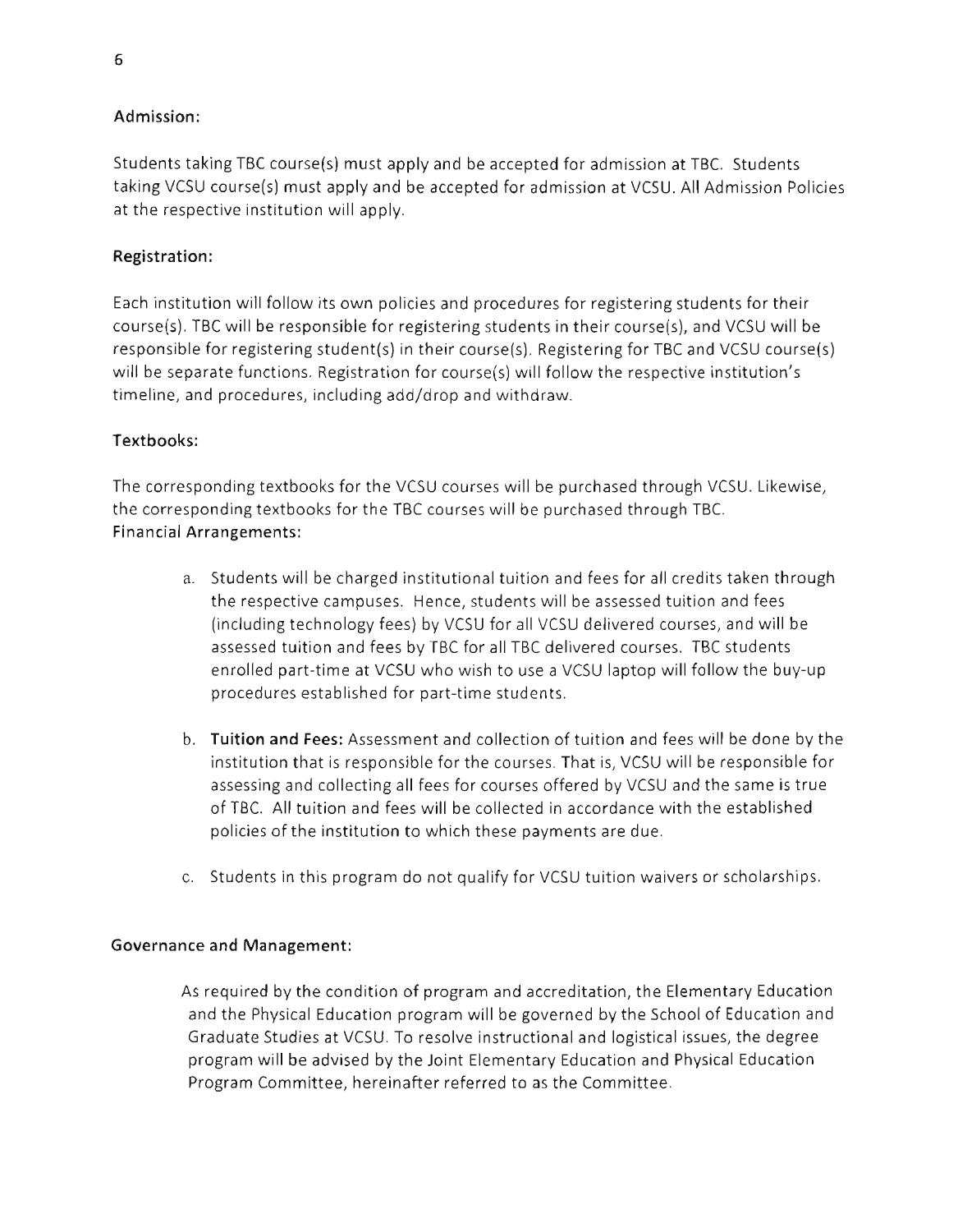The Committee will consist of the following: TBC Representatives: Dean or Dean's appointee, Chair of the Teacher Education Department, and one Faculty/Staff Representative.

VCSU Representatives: Dean or Dean's appointee, School of Education and Graduate Studies, and two Faculty/Staff Representatives.

The Committee will be co-chaired by the Dean or Dean's appointee, School of Education and Graduate Studies of VCSU, and Dean or Dean's appointee from TBC.

#### Financial Aid:

Students enrolled in the program will have all aspects of their Federal Title IV Financial Assistance administered by the TBC Office of Student Financial Services, This includes, but is not limited to:

- a. Processing of applications, evaluation of eligibility, awarding, and disbursement of funds;
- b. Assessment and enforcement of satisfactory academic progress standards;
- c. Calculation and distribution of refunds;
- d. Billing and collection for Federal Perkins loans; and
- e. Notifying changes in enrollment status to lenders under the Federal Family Educational Loan Programs.

Student budgets (costs) used in establishing aid amounts will be the same as those used for awarding federal aid to other TBC students.

Students who elect to take summer courses at VCSU should continue to use the transfer registration process to retain financial aid through TBC, the home campus.

#### Student Athletes:

TBC will monitor satisfactory academic progress toward degree completion for student athletes. During the term in which the student is enrolled in their teaching credits (exclusively through VCSU), students will be permitted to continue participation in intercollegiate athletics at TBC.

#### Teacher Education & Student Teaching:

Students must apply and be accepted for admission to Teacher Education at VCSU. Students must apply and be accepted for admission to Student Teaching at VCSU. All Admission Policies at VCSU will apply. Student progress and status will be shared with TBC as requested.